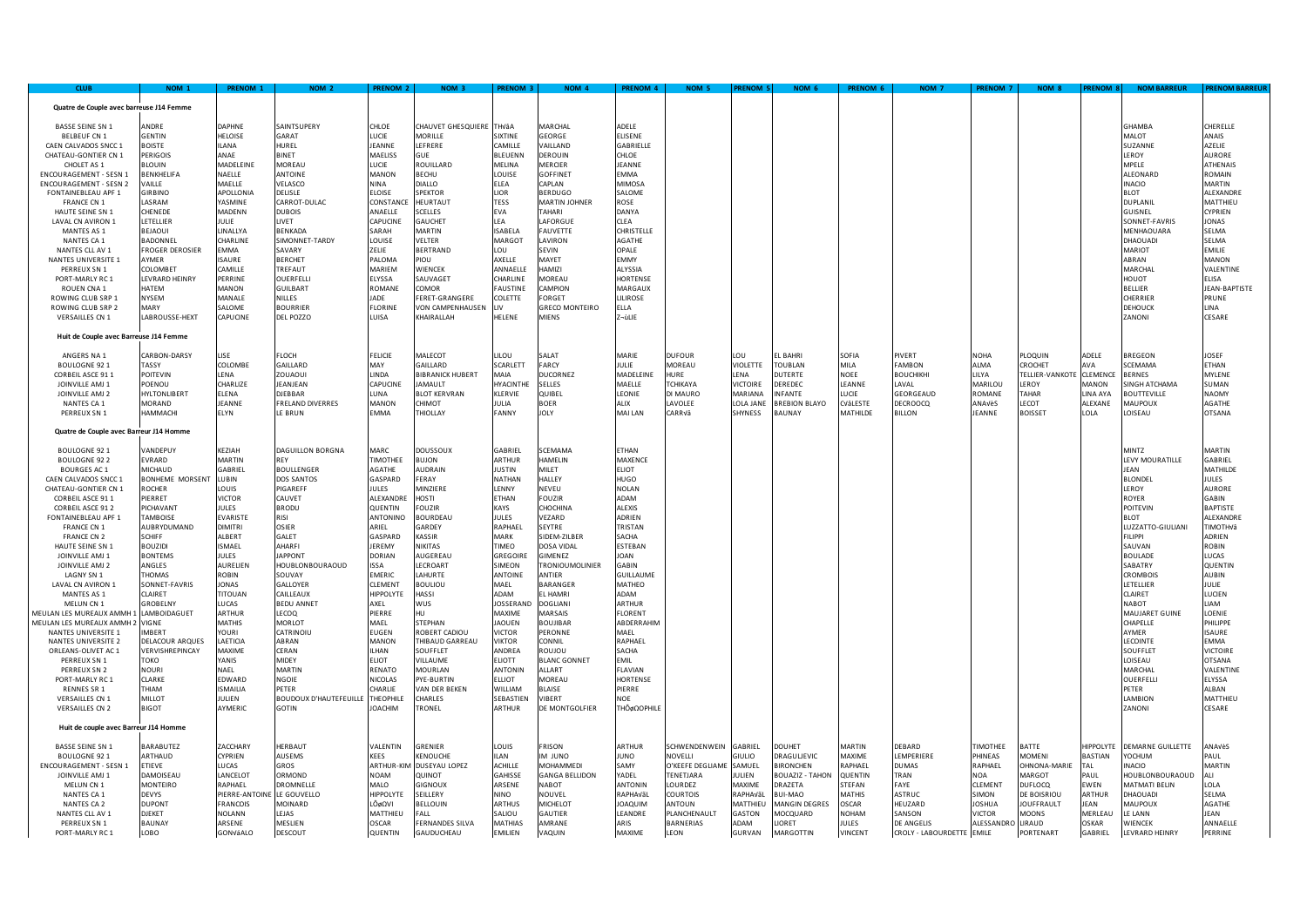| <b>CLUB</b>                              | NOM <sub>1</sub>   | <b>PRENOM 1</b> | NOM <sub>2</sub>      | <b>PRENOM 2</b> | NOM <sub>3</sub>  | <b>PRENOM</b>    | NOM <sub>4</sub> | <b>PRENOM 4</b> | NOM <sub>5</sub> | <b>RENOM</b>  | NOM <sub>6</sub> | PRENOM 6     | NOM <sub>7</sub> | <b>PRENOM 7</b> | NOM <sub>8</sub> | <b>RENOM 8</b> | <b>NOM BARREUR</b> | <b>PRENOM BARREUI</b> |
|------------------------------------------|--------------------|-----------------|-----------------------|-----------------|-------------------|------------------|------------------|-----------------|------------------|---------------|------------------|--------------|------------------|-----------------|------------------|----------------|--------------------|-----------------------|
| <b>ROUEN CNA 1</b>                       | LEVEQUE            | VICTOR          | <b>VATIN</b>          | <b>SIMON</b>    | <b>EL YOUSFI</b>  | MANIL            | PERROTTE         | ARTHUR          | LAMOURET         | <b>ISAYA</b>  | LAMOURET         | <b>SWANN</b> | <b>FILHON</b>    | <b>OBIN</b>     | <b>MOUSSET</b>   | <b>MATHEO</b>  | <b>BELLIER</b>     | JEAN-BAPTISTE         |
| ROUEN CNA 2                              | LAMOURET           | <b>JOACHIM</b>  | LE NORMAND            | LOUIS           | PINA              | RAFAEL           | PIMONT           | MARTIN          | COMOR            | <b>MARTIN</b> | SOUMARE          | NOAH         | MENARD           | GABIN           | CHATEL           | MAXENCE        | HENAFF             | <b>GABIN</b>          |
|                                          |                    |                 |                       |                 |                   |                  |                  |                 |                  |               |                  |              |                  |                 |                  |                |                    |                       |
|                                          |                    |                 |                       |                 |                   |                  |                  |                 |                  |               |                  |              |                  |                 |                  |                |                    |                       |
| Quatre de Couple J14 Mixte               |                    |                 |                       |                 |                   |                  |                  |                 |                  |               |                  |              |                  |                 |                  |                |                    |                       |
|                                          |                    |                 |                       |                 |                   |                  |                  |                 |                  |               |                  |              |                  |                 |                  |                |                    |                       |
| <b>BASSE SEINE SN 1</b>                  | <b>GHAMBA</b>      | CHERELLE        | FINETIN               | LEA             | SIEGFRIED         | BAPTISTE         | COGONI           | SORAN           |                  |               |                  |              |                  |                 |                  |                | BENAVENTE FRADUA   | <b>IRENE</b>          |
| FRANCE CN 1                              | ARAUJO             | EMILE           | MARCIANO              | JULIEN          | <b>TONNEL</b>     | CONSTANCE        | POIGT            | ELISA           |                  |               |                  |              |                  |                 |                  |                | <b>MICOUD</b>      | RAPHAEL               |
| HAUTE SEINE SN 1                         | <b>BACHIRI</b>     | YANIS           | SAUVAN                | <b>ROBIN</b>    | LOUIS             | ZOE              | GUET             | <b>HELOISE</b>  |                  |               |                  |              |                  |                 |                  |                | CHARRIER           | <b>GABIN</b>          |
| MEULAN LES MUREAUX AMMH 1 LAMBOIDAGUET   |                    | <b>ARTHUR</b>   | VIGNE                 | <b>MATHIS</b>   | CONDE             | <b>INES</b>      | I IN             | <b>FMILY</b>    |                  |               |                  |              |                  |                 |                  |                | MORLOT             | MAEL                  |
| NANTES UNIVERSITE 1                      | LECOINTE           | EMMA            | DELACOUR ARQUES       | LAETICIA        | CATRINOIU         | <b>EUGEN</b>     | THIBAUD GARREAU  | VIKTOR          |                  |               |                  |              |                  |                 |                  |                | ABRAN              | <b>MANON</b>          |
|                                          |                    |                 |                       |                 |                   |                  |                  |                 |                  |               |                  |              |                  |                 |                  |                |                    |                       |
|                                          |                    |                 |                       |                 |                   |                  |                  |                 |                  |               |                  |              |                  |                 |                  |                |                    |                       |
| Un de couple J16 Femme                   |                    |                 |                       |                 |                   |                  |                  |                 |                  |               |                  |              |                  |                 |                  |                |                    |                       |
|                                          |                    |                 |                       |                 |                   |                  |                  |                 |                  |               |                  |              |                  |                 |                  |                |                    |                       |
| ACI 94 1                                 | <b>MAHE</b>        | AVRIL           |                       |                 |                   |                  |                  |                 |                  |               |                  |              |                  |                 |                  |                |                    |                       |
| ANDRESY CA CONFLUENT 1                   | <b>HIRON</b>       | CHARLOTTE       |                       |                 |                   |                  |                  |                 |                  |               |                  |              |                  |                 |                  |                |                    |                       |
| ANGERS NA 1                              | <b>BERTIN</b>      | ESMERALDA       |                       |                 |                   |                  |                  |                 |                  |               |                  |              |                  |                 |                  |                |                    |                       |
| ARGENTEUIL COMA 1                        | <b>MAHE</b>        | HELOISE         |                       |                 |                   |                  |                  |                 |                  |               |                  |              |                  |                 |                  |                |                    |                       |
| AURAY AC 1                               | VALLON LAGRANGE    | SABAH           |                       |                 |                   |                  |                  |                 |                  |               |                  |              |                  |                 |                  |                |                    |                       |
|                                          |                    |                 |                       |                 |                   |                  |                  |                 |                  |               |                  |              |                  |                 |                  |                |                    |                       |
| <b>BASSE SEINE SN 1</b>                  | HOUANARD           | <b>ELISE</b>    |                       |                 |                   |                  |                  |                 |                  |               |                  |              |                  |                 |                  |                |                    |                       |
| <b>BASSE SEINE SN 2</b>                  | LEVECOT            | LUCIE           |                       |                 |                   |                  |                  |                 |                  |               |                  |              |                  |                 |                  |                |                    |                       |
| <b>BASSE SEINE SN 3</b>                  | PARINET            | LILI -          |                       |                 |                   |                  |                  |                 |                  |               |                  |              |                  |                 |                  |                |                    |                       |
| BASSE SEINE SN 4                         | CATTE              | CLAIRE          |                       |                 |                   |                  |                  |                 |                  |               |                  |              |                  |                 |                  |                |                    |                       |
| CHATEAU-GONTIER CN 1                     | POTTIER            | OMBELINE        |                       |                 |                   |                  |                  |                 |                  |               |                  |              |                  |                 |                  |                |                    |                       |
| CHOLET AS 1                              | CHEREAU            | LOUTINA         |                       |                 |                   |                  |                  |                 |                  |               |                  |              |                  |                 |                  |                |                    |                       |
|                                          |                    |                 |                       |                 |                   |                  |                  |                 |                  |               |                  |              |                  |                 |                  |                |                    |                       |
| LAGNY SN 1                               | <b>CROMBOIS</b>    | <b>FAUSTINE</b> |                       |                 |                   |                  |                  |                 |                  |               |                  |              |                  |                 |                  |                |                    |                       |
| LE HAVRE SHA 1                           | KURBIEL            | LENA            |                       |                 |                   |                  |                  |                 |                  |               |                  |              |                  |                 |                  |                |                    |                       |
| LE MANS SA 1                             | <b>MOREAU</b>      | VALENTINE       |                       |                 |                   |                  |                  |                 |                  |               |                  |              |                  |                 |                  |                |                    |                       |
| MANTES AS 1                              | ROZIER - HOUARD    | EDEN            |                       |                 |                   |                  |                  |                 |                  |               |                  |              |                  |                 |                  |                |                    |                       |
| MANTES AS 2                              | GUENVER            | MAUD            |                       |                 |                   |                  |                  |                 |                  |               |                  |              |                  |                 |                  |                |                    |                       |
| MEAUX CN 1                               | CIOCOTISAN         | LORENA          |                       |                 |                   |                  |                  |                 |                  |               |                  |              |                  |                 |                  |                |                    |                       |
|                                          | <b>ROUCHER</b>     |                 |                       |                 |                   |                  |                  |                 |                  |               |                  |              |                  |                 |                  |                |                    |                       |
| NANTES CA 1                              |                    | AURVâLIE        |                       |                 |                   |                  |                  |                 |                  |               |                  |              |                  |                 |                  |                |                    |                       |
| NANTES UNIVERSITE 1                      | CARDINEAUCHEVRET   | MONA            |                       |                 |                   |                  |                  |                 |                  |               |                  |              |                  |                 |                  |                |                    |                       |
| ORLEANS-OLIVET AC 1                      | OLVERA-MARENT      | IMAE            |                       |                 |                   |                  |                  |                 |                  |               |                  |              |                  |                 |                  |                |                    |                       |
| REDON AP 1                               | DUBEAU             | CECILE          |                       |                 |                   |                  |                  |                 |                  |               |                  |              |                  |                 |                  |                |                    |                       |
| ROUEN CNA 1                              | FADEL-CHENAILLER   | JOHANNE         |                       |                 |                   |                  |                  |                 |                  |               |                  |              |                  |                 |                  |                |                    |                       |
| ROWING CLUB SRP 1                        | FERET-GRANGERE     | <b>BLANCHE</b>  |                       |                 |                   |                  |                  |                 |                  |               |                  |              |                  |                 |                  |                |                    |                       |
| SN OISE 1                                | SANSOULI           | <b>NEVE</b>     |                       |                 |                   |                  |                  |                 |                  |               |                  |              |                  |                 |                  |                |                    |                       |
|                                          |                    |                 |                       |                 |                   |                  |                  |                 |                  |               |                  |              |                  |                 |                  |                |                    |                       |
| TOURS ATM 1                              | GICQUEAU           | LUCY            |                       |                 |                   |                  |                  |                 |                  |               |                  |              |                  |                 |                  |                |                    |                       |
| VERSAILLES CN 1                          | NUTTENS            | <b>MARION</b>   |                       |                 |                   |                  |                  |                 |                  |               |                  |              |                  |                 |                  |                |                    |                       |
|                                          |                    |                 |                       |                 |                   |                  |                  |                 |                  |               |                  |              |                  |                 |                  |                |                    |                       |
| Deux de Pointe J16 Femme                 |                    |                 |                       |                 |                   |                  |                  |                 |                  |               |                  |              |                  |                 |                  |                |                    |                       |
|                                          |                    |                 |                       |                 |                   |                  |                  |                 |                  |               |                  |              |                  |                 |                  |                |                    |                       |
| CORBEIL ASCE 911                         | GAILLARD           | MAELINE         | LAGEUL                | MELISSA         |                   |                  |                  |                 |                  |               |                  |              |                  |                 |                  |                |                    |                       |
|                                          |                    |                 |                       |                 |                   |                  |                  |                 |                  |               |                  |              |                  |                 |                  |                |                    |                       |
| NANTES CA 1                              | HANTON             | CLAIRE          | RAYMOND-DARBLAY       | <b>AMANDINE</b> |                   |                  |                  |                 |                  |               |                  |              |                  |                 |                  |                |                    |                       |
| SN OISE 1                                | CAMARA             | NANCY           | MANHES-LEQUEUX        | JULIE           |                   |                  |                  |                 |                  |               |                  |              |                  |                 |                  |                |                    |                       |
|                                          |                    |                 |                       |                 |                   |                  |                  |                 |                  |               |                  |              |                  |                 |                  |                |                    |                       |
| Deux de Couple J16 Femme                 |                    |                 |                       |                 |                   |                  |                  |                 |                  |               |                  |              |                  |                 |                  |                |                    |                       |
|                                          |                    |                 |                       |                 |                   |                  |                  |                 |                  |               |                  |              |                  |                 |                  |                |                    |                       |
| BUTRY SUR OISE VOA 1                     | <b>TORIN</b>       | <b>ELISA</b>    | VIEILLARD             | MAVãNA          |                   |                  |                  |                 |                  |               |                  |              |                  |                 |                  |                |                    |                       |
| CAEN CALVADOS SNCC 1                     | LOUVET             | LOUISE          | REBILLARD             | <b>DIANE</b>    |                   |                  |                  |                 |                  |               |                  |              |                  |                 |                  |                |                    |                       |
|                                          |                    |                 |                       |                 |                   |                  |                  |                 |                  |               |                  |              |                  |                 |                  |                |                    |                       |
| <b>ENGHIEN SN 1</b>                      | <b>BOURY</b>       | JEANNE          | <b>BOULONNE</b>       | MANON           |                   |                  |                  |                 |                  |               |                  |              |                  |                 |                  |                |                    |                       |
| HAUTE SEINE SN 1                         | THIERART           | <b>BERENICE</b> | <b>HAMRAOUI</b>       | SANA            |                   |                  |                  |                 |                  |               |                  |              |                  |                 |                  |                |                    |                       |
| JOINVILLE AMJ 1                          | SOBCZAK            | CLARA           | MOITRIER-CADART       | <b>LOUISE</b>   |                   |                  |                  |                 |                  |               |                  |              |                  |                 |                  |                |                    |                       |
| JOINVILLE AMJ 2                          | VALETTE            | <b>VICTORIA</b> | MILLET                | MATHILDE        |                   |                  |                  |                 |                  |               |                  |              |                  |                 |                  |                |                    |                       |
| LE HAVRE SHA 1                           | MEULEMAN           | JEANNE          | THIEBAULT             | LEONIE          |                   |                  |                  |                 |                  |               |                  |              |                  |                 |                  |                |                    |                       |
| LE HAVRE SHA 2                           | BARRAUD            | <b>OLYMPE</b>   | <b>LECOINTRE</b>      | MELINA          |                   |                  |                  |                 |                  |               |                  |              |                  |                 |                  |                |                    |                       |
|                                          |                    | MYRIAM          |                       |                 |                   |                  |                  |                 |                  |               |                  |              |                  |                 |                  |                |                    |                       |
| MANTES AS 1                              | BENKADA            |                 | ROUAULT               | <b>TESS</b>     |                   |                  |                  |                 |                  |               |                  |              |                  |                 |                  |                |                    |                       |
| MEULAN LES MUREAUX AMMH 1 PHILIPPE       |                    | LOU             | CARRE                 | MAELYS          |                   |                  |                  |                 |                  |               |                  |              |                  |                 |                  |                |                    |                       |
| NANTES CLL AV 1                          | <b>POTTIER</b>     | AGATHE          | <b>ENGERT MASSON</b>  | ELENA           |                   |                  |                  |                 |                  |               |                  |              |                  |                 |                  |                |                    |                       |
| PERREUX SN 1                             | HOCDE              | MAUD            | <b>AUTOUR</b>         | LILYROSE        |                   |                  |                  |                 |                  |               |                  |              |                  |                 |                  |                |                    |                       |
| TOURS ATM 1                              | JONCHERECHOFFEL    | CELIA           | DREVET--LE CLERC      | JULIE           |                   |                  |                  |                 |                  |               |                  |              |                  |                 |                  |                |                    |                       |
|                                          |                    |                 |                       |                 |                   |                  |                  |                 |                  |               |                  |              |                  |                 |                  |                |                    |                       |
| Quatre de Pointe avec Barreuse J16 Femme |                    |                 |                       |                 |                   |                  |                  |                 |                  |               |                  |              |                  |                 |                  |                |                    |                       |
|                                          |                    |                 |                       |                 |                   |                  |                  |                 |                  |               |                  |              |                  |                 |                  |                |                    |                       |
|                                          |                    |                 |                       |                 |                   |                  |                  |                 |                  |               |                  |              |                  |                 |                  |                |                    |                       |
| <b>BOULOGNE 921</b>                      | LEMPERIERE         | CONSTANCE       | YATES                 | ANNAJULIA       | GAS               | <b>DOMITILLE</b> | AUDEBERT         | CLVâMENCE       |                  |               |                  |              |                  |                 |                  |                | <b>FAUCHEUX</b>    | <b>VINCENT</b>        |
| <b>BOULOGNE 922</b>                      | GOUTET             | SOPHIE          | BARRAU                | CLARA           | RAHMANI           | <b>HTIOUL</b>    | SALAH            | MARIYA          |                  |               |                  |              |                  |                 |                  |                | TAVERNIER          | MARIE                 |
| <b>BOURGES AC 1</b>                      | <b>BERTHONECHE</b> | JULIETTE        | JEAN                  | MATHILDE        | <b>BOULLENGER</b> | APOLLINE         | JEAN             | EMILIE          |                  |               |                  |              |                  |                 |                  |                | <b>BOULLENGER</b>  | <b>AGATHE</b>         |
| CAEN CALVADOS SNCC 1                     | <b>DESMORTREUX</b> | CAMILLE         | LAISSOUB              | LEINA           | SARGSYAN          | TATEV            | WEDDLE RICHARD   | <b>NINA</b>     |                  |               |                  |              |                  |                 |                  |                | SUZANNE            | AZELIE                |
| NANTES CLL AV 1                          | <b>MORVAN</b>      | LOANN           | <b>JAJOLET</b>        | LOLA            | GOHAUD            | LISA             | JOUSSEAUME       | ADELE           |                  |               |                  |              |                  |                 |                  |                | <b>MARIOT</b>      | LOYS                  |
| ORLEANS-OLIVET AC 1                      | <b>DOS SANTOS</b>  | MANAE           | THIERY                | AGATHE          | MALIN             | HELOISE          | NGUYEN           | MARGAUX         |                  |               |                  |              |                  |                 |                  |                | <b>GIRARD</b>      | <b>EMMA</b>           |
|                                          |                    |                 |                       |                 |                   |                  |                  |                 |                  |               |                  |              |                  |                 |                  |                |                    |                       |
|                                          |                    |                 |                       |                 |                   |                  |                  |                 |                  |               |                  |              |                  |                 |                  |                |                    |                       |
| Quatre de Couple J16 Femme               |                    |                 |                       |                 |                   |                  |                  |                 |                  |               |                  |              |                  |                 |                  |                |                    |                       |
|                                          |                    |                 |                       |                 |                   |                  |                  |                 |                  |               |                  |              |                  |                 |                  |                |                    |                       |
| ANGERS NA 1                              | <b>FRRETON</b>     | <b>IIYA</b>     | HARASSE               | <b>JULIETTE</b> | LUCAS             | NOEMIE           | CARBON-DARSY     | AUDE            |                  |               |                  |              |                  |                 |                  |                |                    |                       |
| ENCOURAGEMENT - SESN 1                   | <b>SERPINET</b>    | PAULINE         | <b>GARCIA ESTEVEZ</b> | NINA            | <b>DUMAS</b>      | EMILIE-ROSE      | MOHAMMEDI        | FERIELLE        |                  |               |                  |              |                  |                 |                  |                |                    |                       |
| JOINVILLE AMJ 1                          | RAYNAUD            | JEANNE          | RAYNAUD               | <b>JUSTINE</b>  | AIM TUIL          | ALICE            | QUIBEL           | JULIE           |                  |               |                  |              |                  |                 |                  |                |                    |                       |
|                                          | ROUGER             |                 | CARRE                 | <b>MARIE</b>    | <b>OONAGH</b>     |                  | <b>AYMER</b>     |                 |                  |               |                  |              |                  |                 |                  |                |                    |                       |
| NANTES UNIVERSITE 1                      |                    | EMMA            |                       |                 |                   | KELLY            |                  | BLANDINE        |                  |               |                  |              |                  |                 |                  |                |                    |                       |
| PORT-MARLY RC 1                          | MAXIMILEN          | ADELE           | LEGRAND               | PAULINE         | LUBERT            | MAELLE           | <b>BOURGEOIS</b> | MARIE           |                  |               |                  |              |                  |                 |                  |                |                    |                       |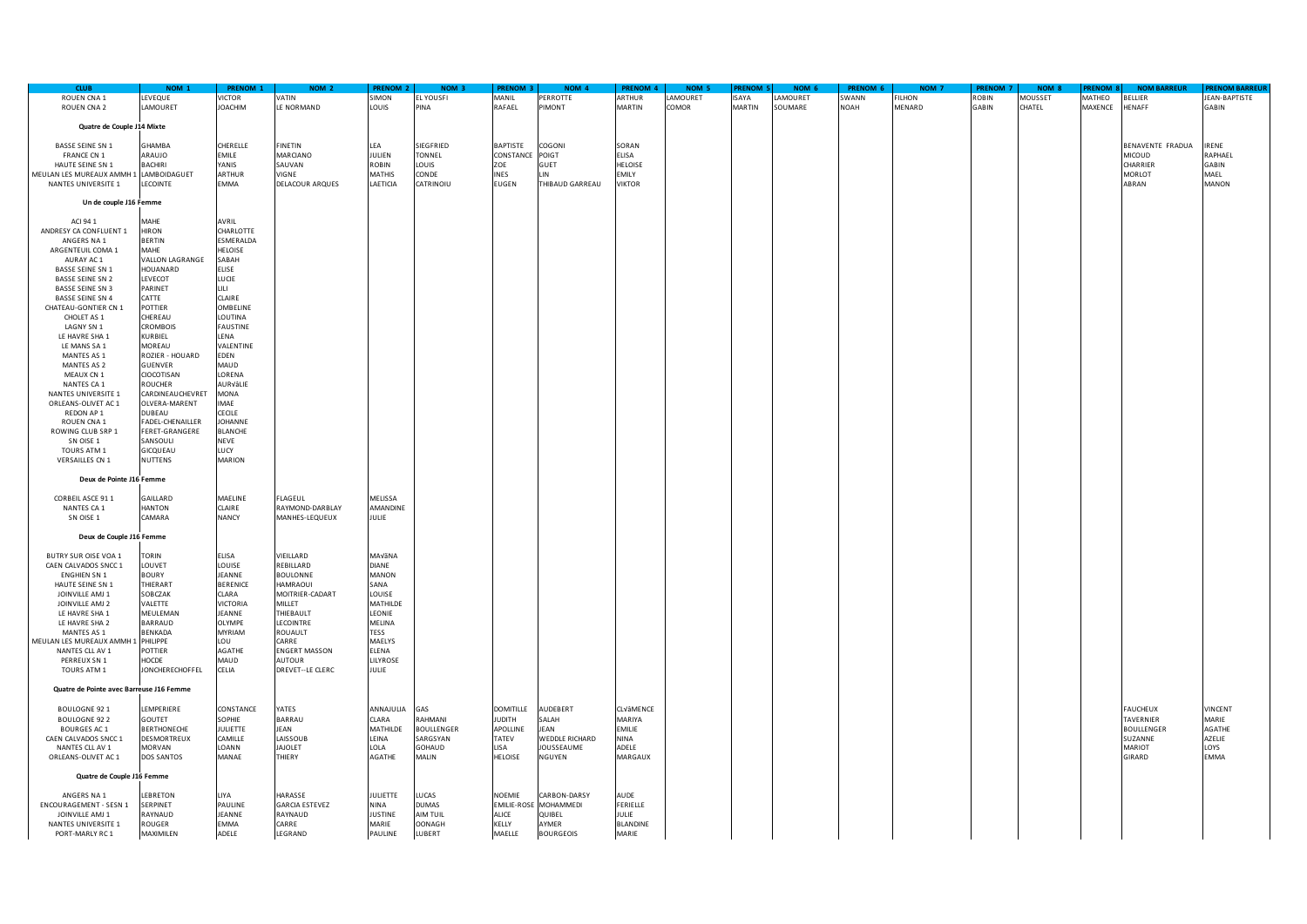| <b>CLUB</b>                             | NOM <sub>1</sub>       | <b>PRENOM 1</b>     | NOM <sub>2</sub>    | <b>PRENOM 2</b>  | NOM <sub>3</sub>      | <b>PRENOM 3</b> | NOM <sub>4</sub> | <b>PRENOM 4</b> | NOM 5        | <b>RENOM 5</b>     | NOM 6 | PRENOM 6 | NOM <sub>7</sub>       | PRENOM 7  | NOM 8           | <b>RENOM 8</b>   | <b>NOM BARREUR</b>      | <b>PRENOM BARREUF</b> |
|-----------------------------------------|------------------------|---------------------|---------------------|------------------|-----------------------|-----------------|------------------|-----------------|--------------|--------------------|-------|----------|------------------------|-----------|-----------------|------------------|-------------------------|-----------------------|
| <b>VERSAILLES CN 1</b>                  | MAS                    | <b>ESTHER MARIE</b> | DE LA TAILLE        | HELOISE          | <b>FINET CHAMEROY</b> | CAMILLE         | <b>GOUIRAN</b>   | <b>GATHE</b>    |              |                    |       |          |                        |           |                 |                  |                         |                       |
|                                         |                        |                     |                     |                  |                       |                 |                  |                 |              |                    |       |          |                        |           |                 |                  |                         |                       |
|                                         |                        |                     |                     |                  |                       |                 |                  |                 |              |                    |       |          |                        |           |                 |                  |                         |                       |
| Huit de Pointe avec Barreuse J16 Femme  |                        |                     |                     |                  |                       |                 |                  |                 |              |                    |       |          |                        |           |                 |                  |                         |                       |
|                                         |                        |                     |                     |                  |                       |                 |                  |                 |              |                    |       |          |                        |           |                 |                  |                         |                       |
| <b>FRANCE CN 1</b>                      | <b>AURILI</b>          | ANNA                | DIOUBATE-LE GUERNIC | NINA             | RAMZI                 | JAWD            | GAUTRON          | <b>SIXTINE</b>  | PIN          | CLEMENCE PERTUISET |       | ALICE    | <b>TUNESI BALAFREJ</b> | MEY       | <b>BAUDIN</b>   | CHARLOTTE MARTEL |                         | LOUISE                |
| NANTES CA 1                             | LE DU                  | CLARISSE            | PIAU                | JEANNE           | SEILLERY              | GABY            | CASTELLANO       | MARIA           | <b>BELIN</b> | DAPHNÔ¢Ω FRANCOIS  |       | ROSE     | CARON                  | MADELEINE | <b>KERJOLIS</b> | COLINE           | COURSEAULT-PROTEAU ENZO |                       |
|                                         |                        |                     |                     |                  |                       |                 |                  |                 |              |                    |       |          |                        |           |                 |                  |                         |                       |
|                                         |                        |                     |                     |                  |                       |                 |                  |                 |              |                    |       |          |                        |           |                 |                  |                         |                       |
| Un de couple J16 Homme                  |                        |                     |                     |                  |                       |                 |                  |                 |              |                    |       |          |                        |           |                 |                  |                         |                       |
|                                         |                        |                     |                     |                  |                       |                 |                  |                 |              |                    |       |          |                        |           |                 |                  |                         |                       |
| ANGERS NA 1                             | CUZIN                  | THEO                |                     |                  |                       |                 |                  |                 |              |                    |       |          |                        |           |                 |                  |                         |                       |
| <b>BASSE SEINE SN 1</b>                 | CARON                  | MAXENCE             |                     |                  |                       |                 |                  |                 |              |                    |       |          |                        |           |                 |                  |                         |                       |
| CAEN CALVADOS SNCC 1                    | COURTIN                | CLEMENT             |                     |                  |                       |                 |                  |                 |              |                    |       |          |                        |           |                 |                  |                         |                       |
|                                         |                        | ALBIN               |                     |                  |                       |                 |                  |                 |              |                    |       |          |                        |           |                 |                  |                         |                       |
| CHATEAU-GONTIER CN 1                    | DELACOMMUNE            |                     |                     |                  |                       |                 |                  |                 |              |                    |       |          |                        |           |                 |                  |                         |                       |
| ENCOURAGEMENT - SESN 1                  | <b>AITABFF</b>         | <b>BASILE</b>       |                     |                  |                       |                 |                  |                 |              |                    |       |          |                        |           |                 |                  |                         |                       |
| ENGHIEN SN 1                            | DIMIAN                 | <b>OSCAR</b>        |                     |                  |                       |                 |                  |                 |              |                    |       |          |                        |           |                 |                  |                         |                       |
| FONTAINEBLEAU APF 1                     | PATRAS                 | ROMAN               |                     |                  |                       |                 |                  |                 |              |                    |       |          |                        |           |                 |                  |                         |                       |
| <b>FRANCE CN 1</b>                      | REVOL                  | MAXIME              |                     |                  |                       |                 |                  |                 |              |                    |       |          |                        |           |                 |                  |                         |                       |
| LAGNY SN 1                              | <b>FOURNET</b>         | <b>ARTHUS</b>       |                     |                  |                       |                 |                  |                 |              |                    |       |          |                        |           |                 |                  |                         |                       |
|                                         |                        |                     |                     |                  |                       |                 |                  |                 |              |                    |       |          |                        |           |                 |                  |                         |                       |
| LE MANS SA 1                            | CONVERT                | SAMUEL              |                     |                  |                       |                 |                  |                 |              |                    |       |          |                        |           |                 |                  |                         |                       |
| MAISONS MESNIL CERAMM 1                 | BARCZA                 | THOMAS              |                     |                  |                       |                 |                  |                 |              |                    |       |          |                        |           |                 |                  |                         |                       |
| MANTES AS 1                             | BARET                  | LOUIS               |                     |                  |                       |                 |                  |                 |              |                    |       |          |                        |           |                 |                  |                         |                       |
| MEAUX CN 1                              | DELCOURT               | <b>FLORIAN</b>      |                     |                  |                       |                 |                  |                 |              |                    |       |          |                        |           |                 |                  |                         |                       |
| MELUN CN 1                              | MARTEL                 | ADRIEN              |                     |                  |                       |                 |                  |                 |              |                    |       |          |                        |           |                 |                  |                         |                       |
| MEULAN LES MUREAUX AMMH 1 GOZDOWSKI     |                        | MAE                 |                     |                  |                       |                 |                  |                 |              |                    |       |          |                        |           |                 |                  |                         |                       |
|                                         |                        |                     |                     |                  |                       |                 |                  |                 |              |                    |       |          |                        |           |                 |                  |                         |                       |
| MEULAN LES MUREAUX AMMH 2 SNACEL        |                        | YLIAN               |                     |                  |                       |                 |                  |                 |              |                    |       |          |                        |           |                 |                  |                         |                       |
| NANTES CA 1                             | MARINGUE               | TRISTAN             |                     |                  |                       |                 |                  |                 |              |                    |       |          |                        |           |                 |                  |                         |                       |
| NANTES CLL AV 1                         | LE JEUNE               | ALPHONSE            |                     |                  |                       |                 |                  |                 |              |                    |       |          |                        |           |                 |                  |                         |                       |
| NOISY LE GRAND ASLM 1                   | EL MAZGHI              | <b>ILAN</b>         |                     |                  |                       |                 |                  |                 |              |                    |       |          |                        |           |                 |                  |                         |                       |
| REDON AP 1                              | ETHUIN -LE DOYEN       | ALEXANDRE           |                     |                  |                       |                 |                  |                 |              |                    |       |          |                        |           |                 |                  |                         |                       |
|                                         |                        |                     |                     |                  |                       |                 |                  |                 |              |                    |       |          |                        |           |                 |                  |                         |                       |
| ROWING CLUB SRP 1                       | <b>BOURHIS</b>         | MATAO               |                     |                  |                       |                 |                  |                 |              |                    |       |          |                        |           |                 |                  |                         |                       |
| SAINT-MAUR SAC 1                        | MARINKOVIC             | LEO                 |                     |                  |                       |                 |                  |                 |              |                    |       |          |                        |           |                 |                  |                         |                       |
| SAINT-MAUR SAC 2                        | LE-SAOUT-ANDERSON NOAH |                     |                     |                  |                       |                 |                  |                 |              |                    |       |          |                        |           |                 |                  |                         |                       |
| SN OISE 1                               | SPRENG                 | CELESTIN            |                     |                  |                       |                 |                  |                 |              |                    |       |          |                        |           |                 |                  |                         |                       |
|                                         |                        |                     |                     |                  |                       |                 |                  |                 |              |                    |       |          |                        |           |                 |                  |                         |                       |
|                                         |                        |                     |                     |                  |                       |                 |                  |                 |              |                    |       |          |                        |           |                 |                  |                         |                       |
| Deux de Pointe J16 homme                |                        |                     |                     |                  |                       |                 |                  |                 |              |                    |       |          |                        |           |                 |                  |                         |                       |
|                                         |                        |                     |                     |                  |                       |                 |                  |                 |              |                    |       |          |                        |           |                 |                  |                         |                       |
| ACI 94 1                                | <b>JEAN BART</b>       | GUENAEL             | PEDRON              | <b>THOMAS</b>    |                       |                 |                  |                 |              |                    |       |          |                        |           |                 |                  |                         |                       |
| ANDRESY CA CONFLUENT 1                  | <b>SIMOES</b>          | ALEXANDRE           | SAOUAB              | QUENTIN          |                       |                 |                  |                 |              |                    |       |          |                        |           |                 |                  |                         |                       |
| HAUTE SEINE SN 1                        | <b>JACQUOT</b>         | PAUL                | AUVAN               | <b>BAPTISTE</b>  |                       |                 |                  |                 |              |                    |       |          |                        |           |                 |                  |                         |                       |
|                                         |                        |                     |                     |                  |                       |                 |                  |                 |              |                    |       |          |                        |           |                 |                  |                         |                       |
| NANTES CA 1                             | <b>DOUET</b>           | <b>NOLAN</b>        | LALANDE             | <b>VICTOR</b>    |                       |                 |                  |                 |              |                    |       |          |                        |           |                 |                  |                         |                       |
| NANTES CLL AV 1                         | PETIT DEMANGE          | LUCAS               | COMBES              | <b>NOA</b>       |                       |                 |                  |                 |              |                    |       |          |                        |           |                 |                  |                         |                       |
| VERSAILLES CN 1                         | MILLOT                 | ALEXANDRE           | <b>SCHREIBER</b>    | AMAURY           |                       |                 |                  |                 |              |                    |       |          |                        |           |                 |                  |                         |                       |
|                                         |                        |                     |                     |                  |                       |                 |                  |                 |              |                    |       |          |                        |           |                 |                  |                         |                       |
| Deux de Couple J16 Homme                |                        |                     |                     |                  |                       |                 |                  |                 |              |                    |       |          |                        |           |                 |                  |                         |                       |
|                                         |                        |                     |                     |                  |                       |                 |                  |                 |              |                    |       |          |                        |           |                 |                  |                         |                       |
|                                         |                        |                     |                     |                  |                       |                 |                  |                 |              |                    |       |          |                        |           |                 |                  |                         |                       |
| ARGENTEUIL COMA 1                       | <b>RODRIGUEZ</b>       | <b>ANTHONY</b>      | GREMION             | PAUL             |                       |                 |                  |                 |              |                    |       |          |                        |           |                 |                  |                         |                       |
| BASSE SEINE SN 1                        | MARIE-GROBLEWSKI       | <b>VICTOR</b>       | LENORMAND           | SACHA            |                       |                 |                  |                 |              |                    |       |          |                        |           |                 |                  |                         |                       |
| <b>BOURGES AC 1</b>                     | GRAVIOU                | PIERRE              | HERRERO             | ALEXANDRE        |                       |                 |                  |                 |              |                    |       |          |                        |           |                 |                  |                         |                       |
| CAEN CALVADOS SNCC 1                    | PHILIPPE               | ALEXIS              | LE TROCQUER         | ETWANN           |                       |                 |                  |                 |              |                    |       |          |                        |           |                 |                  |                         |                       |
| CAEN CALVADOS SNCC 2                    | LANGLOIS               | ROMAIN              | LAMMENS             | <b>BAPTISTE</b>  |                       |                 |                  |                 |              |                    |       |          |                        |           |                 |                  |                         |                       |
|                                         |                        |                     |                     | PAOLO            |                       |                 |                  |                 |              |                    |       |          |                        |           |                 |                  |                         |                       |
| CHATEAU-GONTIER CN 1                    | <b>BARON JANVRIN</b>   | ALEXANDRE           | SAUCET              |                  |                       |                 |                  |                 |              |                    |       |          |                        |           |                 |                  |                         |                       |
| JOINVILLE AMJ 1                         | <b>JAMAULT</b>         | LOUIS               | DRIEUX              | <b>GUILLAUME</b> |                       |                 |                  |                 |              |                    |       |          |                        |           |                 |                  |                         |                       |
| LAVAL CN AVIRON 1                       | GAUDOIS                | CORENTIN            | <b>DAGONAT</b>      | SACHA            |                       |                 |                  |                 |              |                    |       |          |                        |           |                 |                  |                         |                       |
| LE MANS SA 1                            | RAGUENEL               | MARIUS              | ROBOAM              | MARIUS           |                       |                 |                  |                 |              |                    |       |          |                        |           |                 |                  |                         |                       |
| LORIENT A SCORFF 1                      | DAGORNE                | <b>NATHAN</b>       | TROMELIN            | ETHAN            |                       |                 |                  |                 |              |                    |       |          |                        |           |                 |                  |                         |                       |
| MEAUX CN 1                              | <b>DUBOIS</b>          | QUENTIN             | FEURTE              | LOUIS            |                       |                 |                  |                 |              |                    |       |          |                        |           |                 |                  |                         |                       |
|                                         |                        |                     |                     |                  |                       |                 |                  |                 |              |                    |       |          |                        |           |                 |                  |                         |                       |
| NANTES CLL AV 1                         | LEFEVRE                | AYMERIC             | SAVARY              | EWEN             |                       |                 |                  |                 |              |                    |       |          |                        |           |                 |                  |                         |                       |
| PORT-MARLY RC 1                         | OCANA VILLALOBOS       | RICARDO             | BEAUDRY             | <b>AUGUSTIN</b>  |                       |                 |                  |                 |              |                    |       |          |                        |           |                 |                  |                         |                       |
| ROUEN CNA 1                             | <b>HARTER</b>          | VADIM               | <b>BOUET</b>        | MARIUS           |                       |                 |                  |                 |              |                    |       |          |                        |           |                 |                  |                         |                       |
| ROWING CLUB SRP 1                       | NOUAR                  | AMINE               | DAURIAN             | SOLAL            |                       |                 |                  |                 |              |                    |       |          |                        |           |                 |                  |                         |                       |
| ROWING CLUB SRP 2                       | PERRIN                 | SIMON               | NGOS MAROUDE        | <b>KENNY</b>     |                       |                 |                  |                 |              |                    |       |          |                        |           |                 |                  |                         |                       |
| SAINT-MAUR SAC 1                        | GOUVERNEUR             | MAXENCE             | LE GUEN             | TRISTAN          |                       |                 |                  |                 |              |                    |       |          |                        |           |                 |                  |                         |                       |
|                                         |                        |                     |                     |                  |                       |                 |                  |                 |              |                    |       |          |                        |           |                 |                  |                         |                       |
| TOURS ATM 1                             | <b>BOURDET</b>         | TRISTAN             | SEREZAT             | NOAH             |                       |                 |                  |                 |              |                    |       |          |                        |           |                 |                  |                         |                       |
| TOURS ATM 2                             | LAPAJ                  | SIMON               | <b>DOMIAR</b>       | ALEXIS           |                       |                 |                  |                 |              |                    |       |          |                        |           |                 |                  |                         |                       |
| VERSAILLES CN 1                         | LE MAGUER              | MATHIS              | LACROIX             | ALEXANDRE        |                       |                 |                  |                 |              |                    |       |          |                        |           |                 |                  |                         |                       |
|                                         |                        |                     |                     |                  |                       |                 |                  |                 |              |                    |       |          |                        |           |                 |                  |                         |                       |
| Quatre de Pointe sans Barreur J16 Homme |                        |                     |                     |                  |                       |                 |                  |                 |              |                    |       |          |                        |           |                 |                  |                         |                       |
|                                         |                        |                     |                     |                  |                       |                 |                  |                 |              |                    |       |          |                        |           |                 |                  |                         |                       |
|                                         |                        |                     |                     |                  |                       |                 |                  |                 |              |                    |       |          |                        |           |                 |                  |                         |                       |
| ANGERS NA 1                             | LEFEVRE -- CLAUDE      | ARNAUD              | RICHARD             | <b>TOM</b>       | DROSSARD              | RAPHAEL         | MENANT           | MAEL            |              |                    |       |          |                        |           |                 |                  |                         |                       |
| LAGNY SN 1                              | GOUELLE                | <b>JORIS</b>        | CORDONNIER          | MAXIM            | JARDIN-CALLET         | <b>DORIAN</b>   | MANQUAT          | AURELIEN        |              |                    |       |          |                        |           |                 |                  |                         |                       |
| ORLEANS-OLIVET AC 1                     | CHABRILLAT             | <b>RONAN</b>        | WENDLING            | NATHAN           | ABAKAR                | AURELIEN        | DAMEZ            | CORENTIN        |              |                    |       |          |                        |           |                 |                  |                         |                       |
|                                         |                        |                     |                     |                  |                       |                 |                  |                 |              |                    |       |          |                        |           |                 |                  |                         |                       |
| Quatre de Pointe avec Barreur J16 Homme |                        |                     |                     |                  |                       |                 |                  |                 |              |                    |       |          |                        |           |                 |                  |                         |                       |
|                                         |                        |                     |                     |                  |                       |                 |                  |                 |              |                    |       |          |                        |           |                 |                  |                         |                       |
|                                         |                        |                     |                     |                  |                       |                 |                  |                 |              |                    |       |          |                        |           |                 |                  |                         |                       |
| ANGERS NA 1                             | <b>BAUMARD</b>         | JEAN                | SURUT               | LUCAS            | <b>BREGEON</b>        | ZADIG           | <b>FIBAHRI</b>   | MAN             |              |                    |       |          |                        |           |                 |                  | PRIOU                   | ANOUK                 |
| <b>BASSE SEINE SN 1</b>                 | GERMAIN                | ELVIN               | DE LAMBERTERIE      | <b>ANTONIO</b>   | MARINIER              | THIBAULT        | NAHON            | MATHIAS         |              |                    |       |          |                        |           |                 |                  | MOREAU                  | MILLY                 |
| FRANCE CN 1                             | BABAYEV                | FARIZ               | DELASSALLE          | CESAR            | <b>POUILLOT</b>       | ROMAIN          | DE LUCA          | ERDINAND        |              |                    |       |          |                        |           |                 |                  | <b>BAUDET</b>           | OSCAR                 |
| MEAUX CN 1                              | FOSSE                  | <b>CLEMENT</b>      | <b>STEELE</b>       | THOMAS           | <b>WYNTEIN</b>        | SACHA           | AUGUET           | LEANDRE         |              |                    |       |          |                        |           |                 |                  | <b>GAMEIRO</b>          | JULIEN                |
|                                         |                        |                     |                     |                  |                       |                 |                  |                 |              |                    |       |          |                        |           |                 |                  |                         |                       |